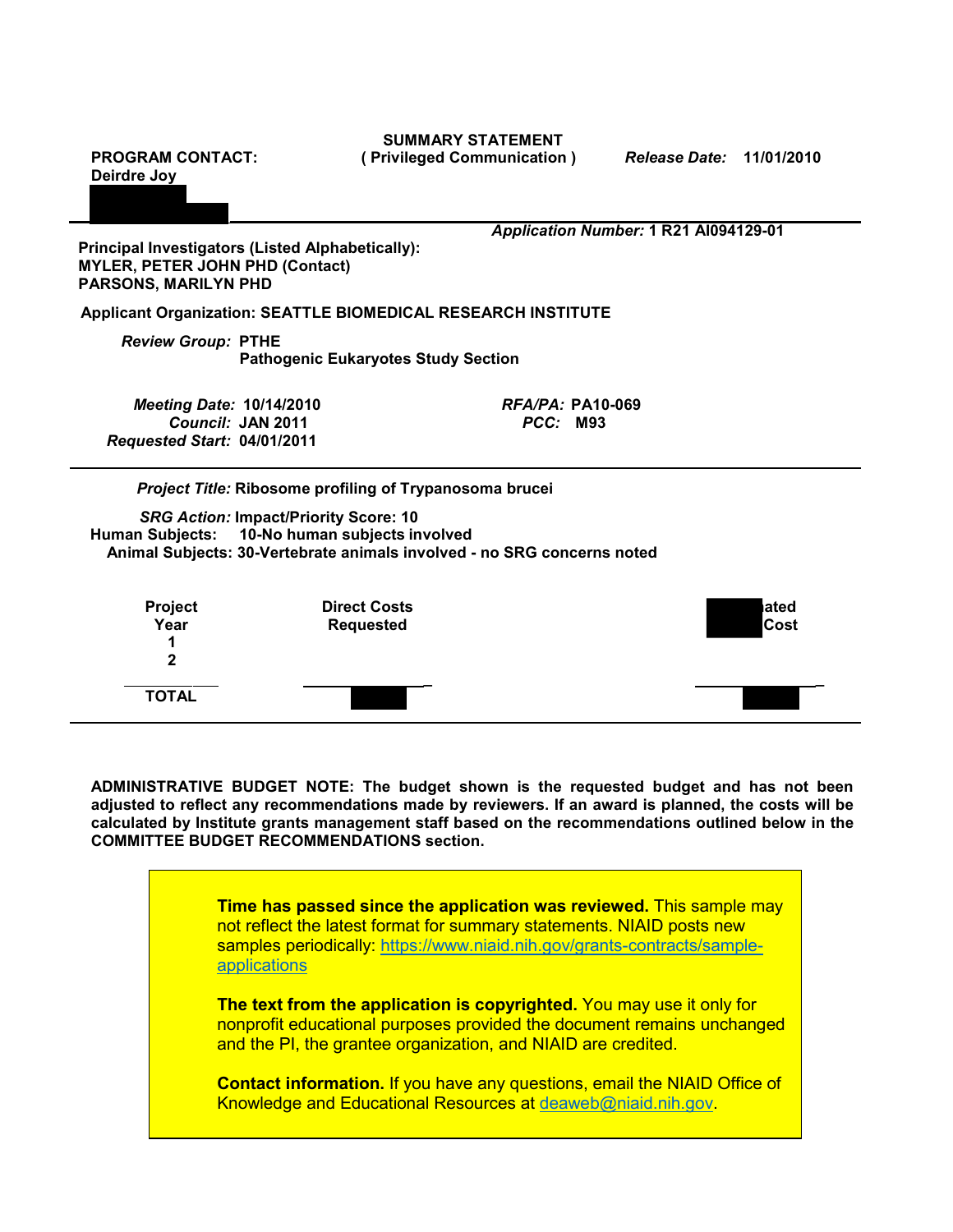#### **1R21AI094129-01 MYLER, PETER**

**RESUME AND SUMMARY OF DISCUSSION:** This application seeks to use ribosome profiling technology to identify genes under translational control in the major developmental stages of *Trypanosoma brucei*, the causative agent of African trypanosomiasis. If successful, this work will have a huge impact in our understanding of transcription and post-transcription regulation in a medically important protozoan and provide an important resource for the community working on cell and molecular biology of trypanosomatids. Additional strengths are the track record of productivity of the investigator and co-investigator, which combines achievements in the field of molecular biology of kinetoplastid parasites and genomics, and the clever, cutting edge, and innovative approaches. Overall, this almost flawless and exciting application raises very high enthusiasm.

**DESCRIPTION (provided by applicant):** *Trypanosoma brucei*, the causative agent of African trypanosomiasis ("sleeping sickness"), causes more than 50,000 deaths annually. Related trypanosomatid pathogens, including *Trypanosoma cruzi* (the causative agent of Chagas' disease) and numerous *Leishmania* species (which cause a diverse spectrum of visceral, mucocutaneous, and cutaneous disease), cause even more morbidity and mortality worldwide. Each of these parasites undergoes a complex developmental cycle, alternating between mammalian and insect hosts, as well as proliferating and non-proliferating stages. Exactly how trypanosomatid gene expression gives rise to the different phenotypes at each stage is currently not well understood, but the relative contribution of gene-specific transcriptional control is low. Differences in post-transcriptional mRNA processing and stability undoubtedly play major roles but the poor correlation between mRNA and protein abundance during parasite development indicates that translational and/or post-translational controls are also important. This project seeks to globally and quantitatively assess the rate at which each mRNA is actively translated at any particular time by applying a recently-described technology that couples the ability to isolate the specific "footprints" of mRNAs that are occupied by ribosomes (an indicator of translation) with the depth and breadth of next generation sequencing. Aim 1 will establish the ribosome protection technology in *T. brucei*, using readily cultured non-pathogenic insect stage forms. It will optimize conditions for nuclease treatment to preserve mRNA fragments protected by ribosomes and for the generation of unbiased libraries from the RNA samples for next generation sequencing. It will also include maturation of the bioinformatics pipeline to analyze resulting sequence data. Aim 2 will expand into the pathogenic, mammalian stages of the parasite, and identify genes that are regulated at the level of translation during *T. brucei* development in infective as compared to non-infective forms. The proposed work will provide an important new tool for studying trypanosomatid gene expression, yielding a comprehensive view of the role of translational control in *T. brucei* and clues to it mechanisms, as well as new information on the extent of translation of individual gene products, such as potential drug targets. In addition, it should resolve the current debate over the function of the numerous recently identified RNAs that contain only short open-reading frames, and has the potential to identify non-canonical protein-coding open-reading frames, thus significantly enhancing the ongoing genome annotation.

**PROJECT NARRATIVE:** The parasite *Trypanosoma brucei* causes fatal human African trypanosomiasis (sleeping sickness) and drugs to treat the disease are toxic and facing resistance. Generating new drugs requires knowledge of which proteins are expressed in the disease-causing stages of parasite development. This project will apply a new technology to measure the initial steps of protein synthesis for all genes in the infective as compared to non-infective stages, thereby providing new information on candidate drug targets.

#### **CRITIQUE 1:**

Significance: 1 Investigator(s): 1 Innovation: 2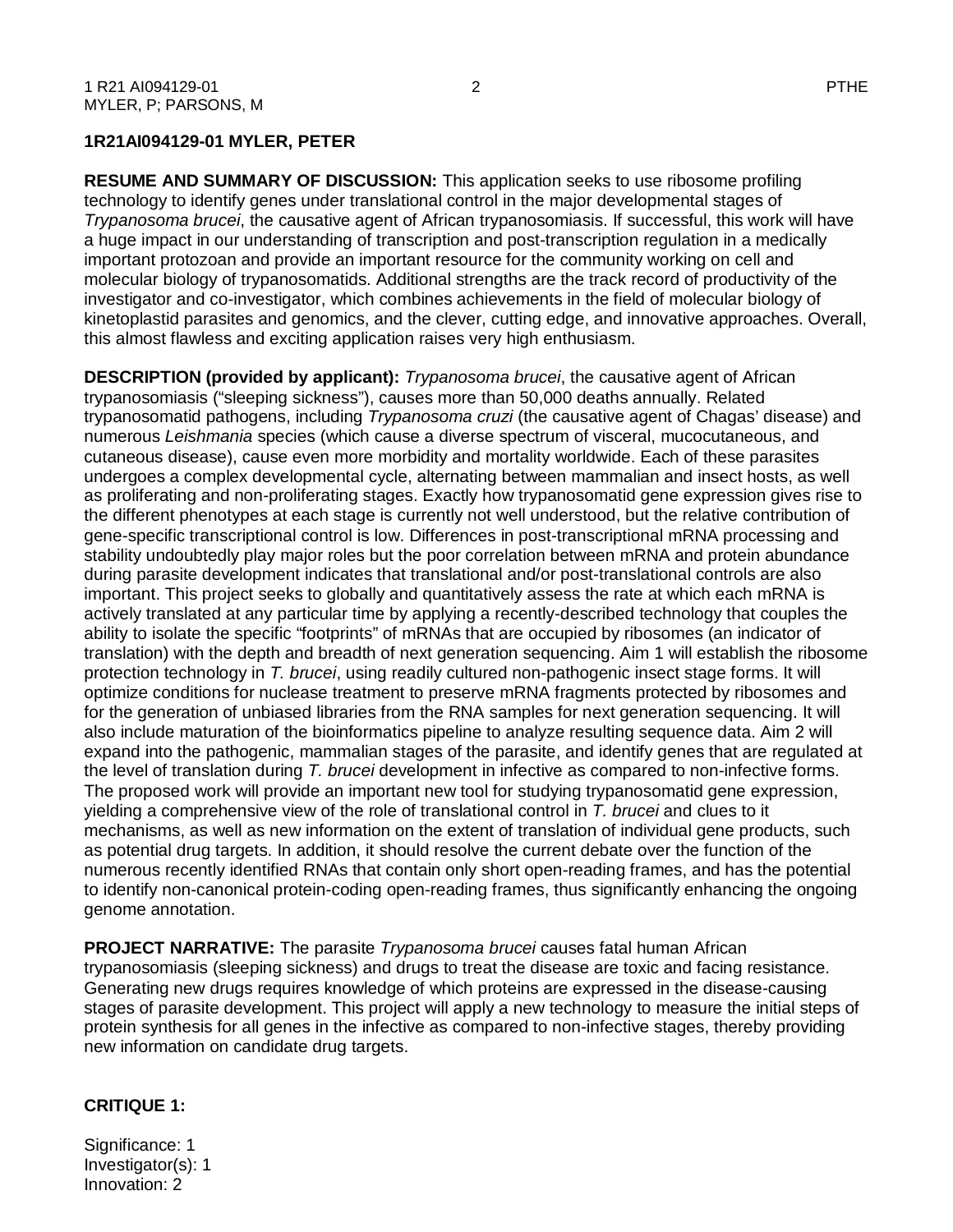Approach: 2 Environment: 1

**Overall Impact:** An excellent application by an established investigator with a long track record of productivity in both the trypanosome field and the field of genomics. The application is nicely written and aims at applying the recently published technique of ribosome profiling to the study of developmental gene control between different stages of *T. brucei*. The application of ribosome profiling coupled with next generation sequence would be (to my knowledge) a first on the trypanosome field. There is no doubt that the proposed research will finally reconcile the well established differences between the transcriptome and proteome of this organism, where it is now widely accepted that the bulk of the control of gene expression occurs at some step after transcription.

## **1. Significance:**

## **Strengths**

• The approach will no doubt reveal in a gene specific manner what genes are controlled postranscriptionally vs. those whose expression is controlled postranslationally (for which little is known in trypanosomes)

## **Weaknesses**

• It is not clear how significant is to differentiate between stumpy and slender forms given the complications of separating the two forms (see below). This, however, is not a major weakness.

# **2. Investigator(s):**

## **Strengths**

- Very productive investigator well versed in the implementation of a wide array of genomic approaches for the study of trypanosomes
- Excellent collaboration with Dr. Parsons.

## **Weaknesses**

• None.

## **3. Innovation:**

## **Strengths**

- The application of the ribosome profiling technique/deep sequencing is a first for the field.
- Clever and cutting edge.

## **Weaknesses**

• No significant weaknesses

## **4. Approach:**

# **Strengths**

- Well developed rationale
- Excellent discussion of alternative approaches

## **Weaknesses**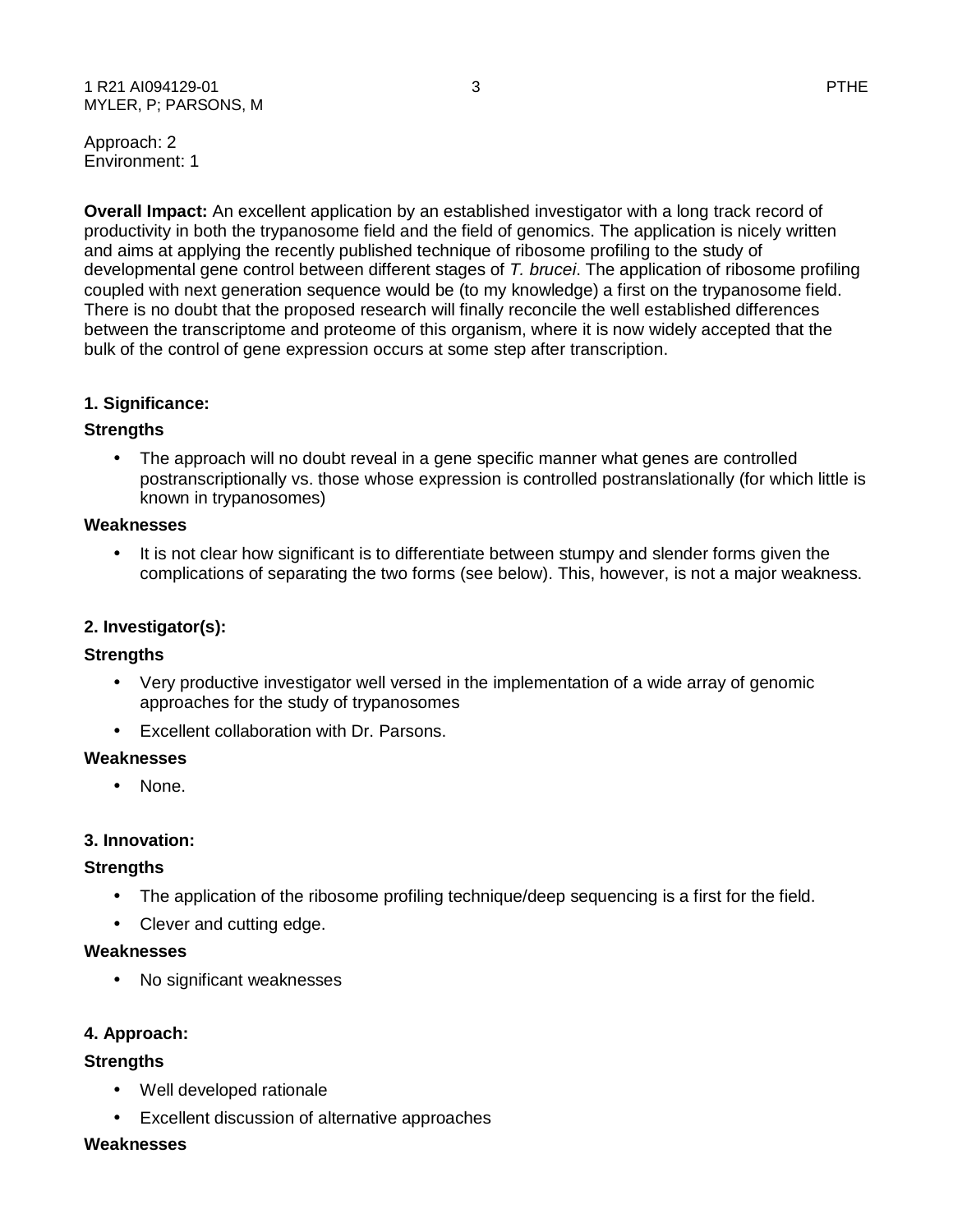• The only weakness is the difficulty of obtaining sufficiently pure stumpy vs. slender forms. However, either way even the simple comparison of PCF to BSF is exciting enough.

#### **5. Environment:**

#### **Strengths**

• Excellent

#### **Weaknesses**

• None.

#### **Protections for Human Subjects:**

Not Applicable (No Human Subjects)

#### **Vertebrate Animals:**

Acceptable

#### **Biohazards:**

Acceptable

#### **Resource Sharing Plans:**

Acceptable

## **Budget and Period of Support:**

Recommend as Requested

## **CRITIQUE 2:**

Significance: 1 Investigator(s): 1 Innovation: 2 Approach: 1 Environment: 1

**Overall Impact:** The proposed work will examine the ribosome loading on mRNAs in the major developmental stages of the important parasite species *Trypanosoma brucei*. In addition to the medical importance of the system and related organisms, the molecular biology is highly unusual since posttranscriptional gene control is the "rule" in these organisms. The application is by an established pair of investigators with a very strong record of productivity, including in areas involving very large datasets (e.g., genome sequencing). The plan is very clearly written and involves a cutting edge approach that is perfectly suited to the task. A successful outcome will have a very high impact for many investigators in the future. A letter of support from the technique's developer completes a near flawless application that is perfectly suited to the R21 funding mechanism.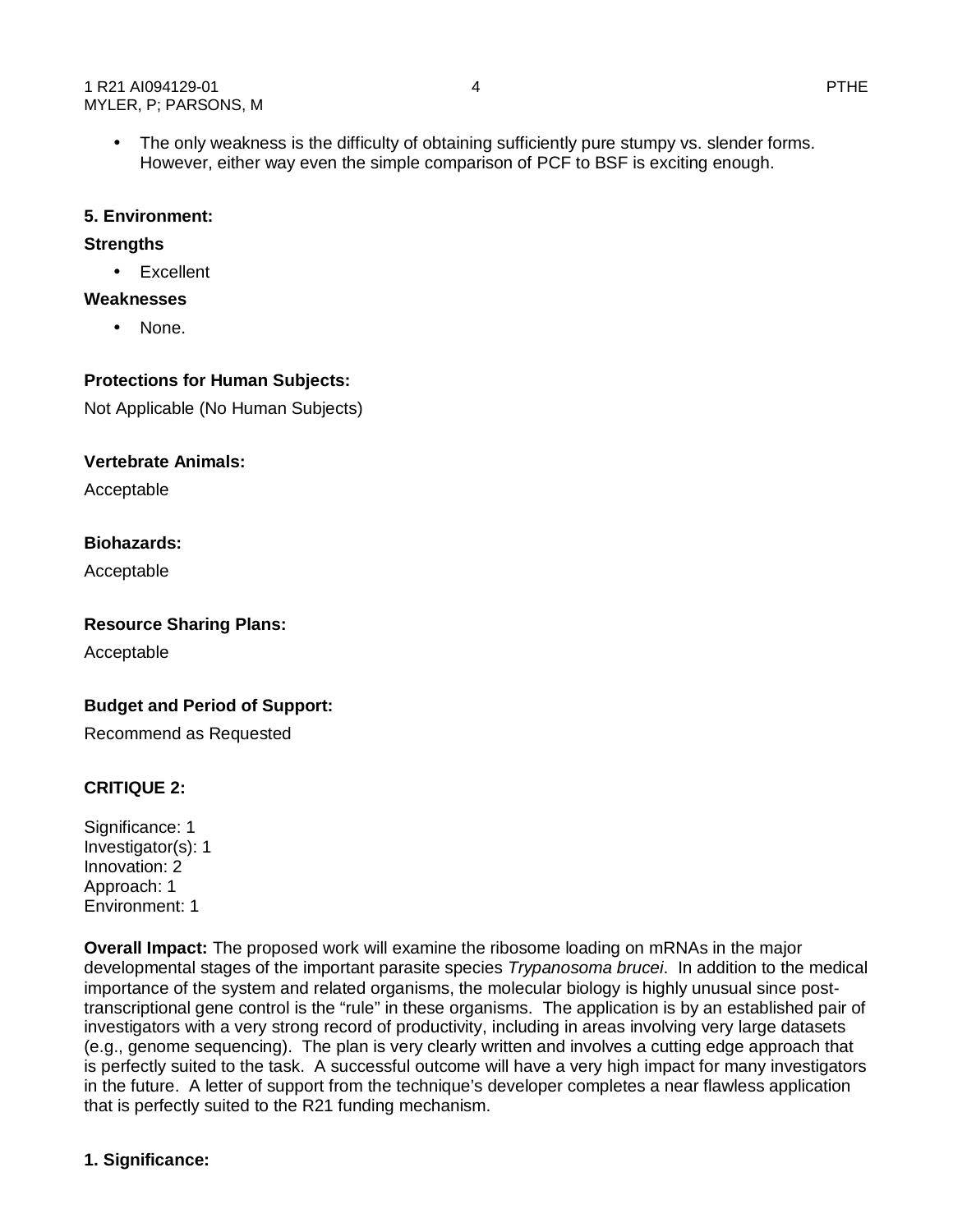#### **Strengths**

- African trypanosomes are important parasites in their own right as well as being representative of a class of organisms that includes many other pathogens
- Polycistronic transcription and post-transcriptional regulation occur in kinetoplastid organisms to a degree seen in no other system; hence they are perfect places to learn new things about how such control is affected, in general.
- The work will produce genome-wide data that will be of enormous interest to all investigators working on the cell and molecular biology of these parasites.

#### **Weaknesses**

• None

## **2. Investigator(s):**

## **Strengths**

- Drs. Myler and Parsons have over 50 years experience between them working on the cell and molecular biology of kinetoplastid parasites, often in very productive collaboration
- They have individually been very productive and performed work at the cutting edge of the field.
- They have collaborated with each other on numerous projects with great success
- Myler has extensive experience leading large, genome-wide efforts (e.g., genome sequencing) that involve exactly the skills needed here, both in terms of personnel and information management (Dr. Myler directs the bioinformatic facility at his institution).
- The method to be used was developed by Dr. Ingolia who has already provided a detailed protocol to the investigators and provides an appropriate letter of support.

#### **Weaknesses**

• None

## **3. Innovation:**

## **Strengths**

• This work represents the application of a cutting edge approach to a group of organisms that have not previously been the object of such global analyses.

#### **Weaknesses**

The method was not developed by the investigators and has already been used in other systems (e.g., yeast).

## **4. Approach:**

## **Strengths**

- The protocol is clearly described and follows an entirely logical plan
- Inclusion of the three major life stages will make for extremely interesting comparisons
- The potential to discover the role of some tantalizing, novel ORFs (that are extremely small and of unknown function) is well described
- Enough examples of transcripts that are strongly regulated post-transcriptionally already exist making validation of the data easy to do at an early stage in the experiments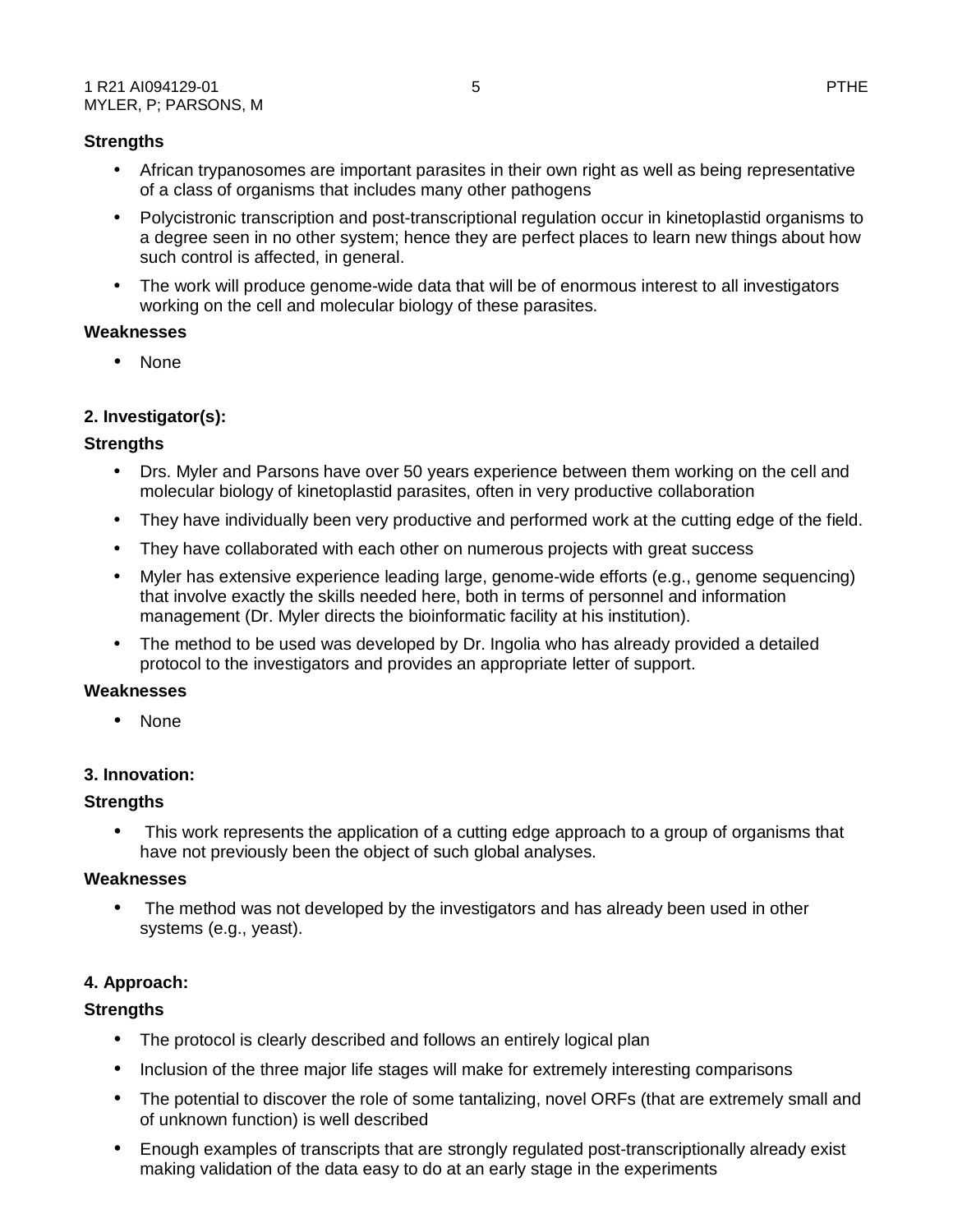• Excellent bioinformatic analysis

## **Weaknesses**

• None

# **5. Environment:**

## **Strengths**

- Seattle BioMed has a long history of continuous productivity in the field
- The infrastructure necessary to do the work has been well established as a consequence of other genome-wide efforts carried out there
- There are few other places with the track record and resources to make a compelling case for successful execution of this cutting-edge project

## **Weaknesses**

• None

# **Protections for Human Subjects:**

Not Applicable (No Human Subjects)

## **Vertebrate Animals:**

Acceptable

# **Biohazards:**

Acceptable

# **Resource Sharing Plans:**

Unacceptable

• The plans to share the data are incomplete in that it is not stated within what timeframe the data will be made publicly available. Please be specific.

# **Budget and Period of Support:**

Recommend as Requested

# **Additional Comments to Applicant (Optional):**

• A great use of R21 funds! A fantastic scenario would have the investigators comparing profiles from different places in the polysome profiles (e.g., from polysomes consisting of 1, 2, 3, etc. ribosomes) but I accept that this would be technically much more challenging and financially take the work outside the scope of a R21.

# **CRITIQUE 3:**

Significance: 1 Investigator(s): 2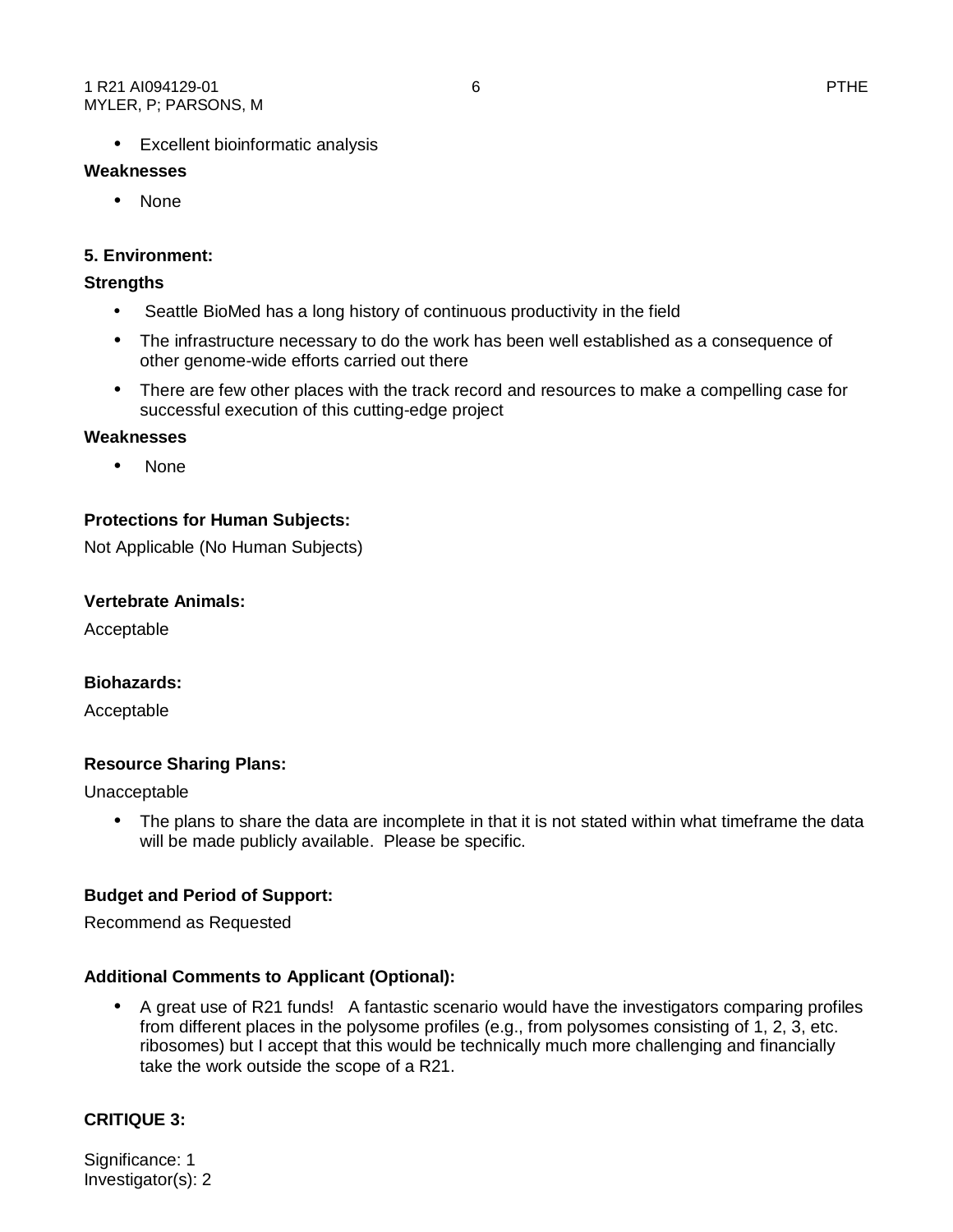Innovation: 3 Approach: 1 Environment: 1

**Overall Impact:** This is a very strong application that seeks to define the mRNAs that are undergoing translation in *T. brucei*. The strengths are that the investigator and co-investigator are very versed in large scale genomic analysis, have choosen the correct strain ( 927) that is pleomorphic, have developed a cleaver way to derive both control and polysome associated mRNAs and will likely uncover a meaningful translational profile for protein synthesizing mRNA in trypanosomes. The weaknesses are that the group does not outline the controls they will use and the 'standard' mRNAs they expect to find. For example, can they use the leishmania data they note that they have already to detect highly regulate proteins that are regulated by efficient translation and not simply mRNA abundance? Thus, the major problem is that there needs to be some validation that the undertaken protocol is working. The group is very strong and the collaboration between Dr. Parsons and Myler will yield useful information.

#### **THE FOLLOWING RESUME SECTIONS WERE PREPARED BY THE SCIENTIFIC REVIEW OFFICER TO SUMMARIZE THE OUTCOME OF DISCUSSIONS OF THE REVIEW COMMITTEE ON THE FOLLOWING ISSUES:**

## **VERTEBRATE ANIMAL (Resume): ACCEPTABLE**

**COMMITTEE BUDGET RECOMMENDATIONS: The budget was recommended as requested.** 

http://grants.nih.gov/grants/peer\_review\_process.htm#scoring.

NIH has modified its policy regarding the receipt of resubmissions (amended applications). See Guide Notice NOT-OD-10-080 at http://grants.nih.gov/grants/guide/notice-files/NOT-OD-10-080.html.

The impact/priority score is calculated after discussion of an application by averaging the overall scores (1-9) given by all voting reviewers on the committee and multiplying by 10. The criterion scores are submitted prior to the meeting by the individual reviewers assigned to an application, and are not discussed specifically at the review meeting or calculated into the overall impact score. For details on the review process, see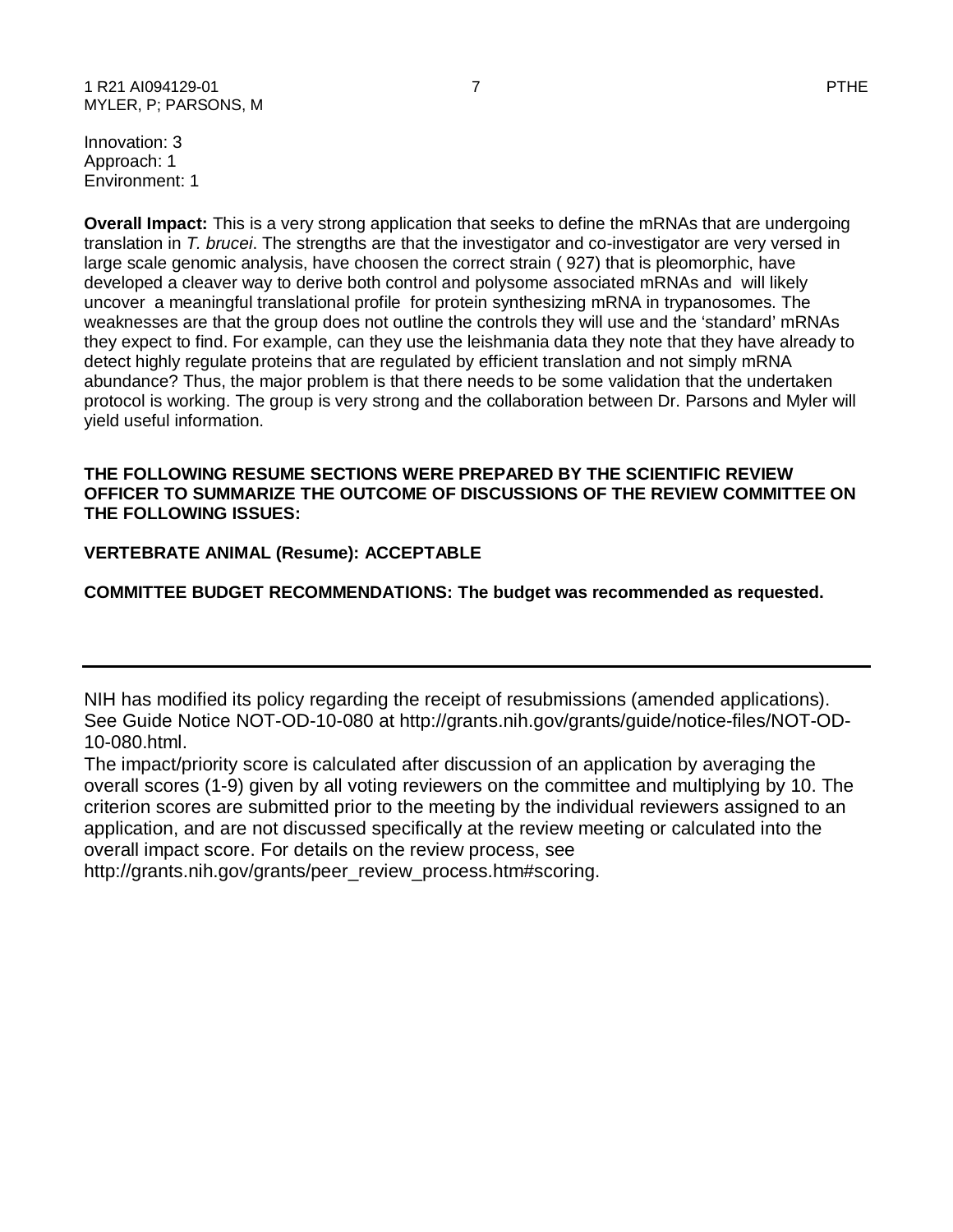#### **MEETING ROSTER**

#### **Pathogenic Eukaryotes Study Section Infectious Diseases and Microbiology Integrated Review Group CENTER FOR SCIENTIFIC REVIEW PTHE October 14, 2010 - October 15, 2010**

#### **CHAIRPERSON**

KLEIN, BRUCE STEVEN, MD PROFESSOR DEPARTMENT OF PEDIATRICS, MEDICAL MICROBIOLOGY AND IMMUNOLOGY UNIVERSITY OF WISCONSIN-MADISON MADISON, WI 53792

#### **MEMBERS**

ALFONZO, JUAN D, PHD \* ASSOCIATE PROFESSOR DEPARTMENT OF MICROBIOLOGY OHIO STATE UNIVERSITY COLUMBUS, OH 43210

BELLOFATTO, VIVIAN , PHD \* PROFESSOR, VICE CHAIR FOR RESEARCH DEPARTMENT OF MICROBIOLOGY AND MOLECULAR GENETICS INTERNATIONAL CENTER FOR PUBLIC HEALTH UNIVERSITY OF MEDICINE AND DENTISTRY OF NEW **JERSEY** NEWARK, NJ 07101

BOOTHROYD, JOHN C, PHD \* PROFESSOR DEPARTMENT OF MICROBIOLOGY AND IMMUNOLOGY SCHOOL OF MEDICINE STANFORD UNIVERSITY STANFORD, CA 94305

CORMACK, BRENDAN PATRICK, PHD ASSOCIATE PROFESSOR DEPARTMENT OF MOLECULAR BIOLOGY AND GENETICS SCHOOL OF MEDICINE JOHNS HOPKINS UNIVERSITY BALTIMORE, MD 21205

CUI, LIWANG , PHD PROFESSOR DEPARTMENT OF ENTOMOLOGY PENNSYLVANIA STATE UNIVERSITY UNIVERSITY PARK, PA 16802

DEEPE, GEORGE S JR, MD PROFESSOR DIVISION OF INFECTIOUS DISEASES COLLEGE OF MEDICINE UNIVERSITY OF CINCINNATI CINCINNATI, OH 45267

DEITSCH, KIRK W, PHD \* ASSOCIATE PROFESSOR DEPARTMENT OF MICROBIOLOGY AND IMMUNOLOGY WEILL MEDICAL COLLEGE CORNELL UNIVERSITY NEW YORK, NY 10021

GOLDBERG, DANIEL E, PHD \* PROFESSOR DEPARTMENT OF MEDICINE SCHOOL OF MEDICINE HOWARD HUGHES MEDICAL INSTITUTE WASHINGTON UNIVERSITY ST. LOUIS, MO 63110

GREENBERG, ROBERT M, PHD RESEARCH ASSOCIATE PROFESSOR DEPARTMENT OF PATHOBIOLOGY SCHOOL OF VETERINARY MEDICINE UNIVERSITY OF PENNSYLVANIA PHILADELPHIA, PA 19104

LORENZ, MICHAEL C, PHD \* ASSISTANT PROFESSOR DEPARTMENT OF MICROBIOLOGY UNIVERSITY OF TEXAS HEALTH SCIENCE CENTER HOUSTON, TX 77030

MORENO, SILVIA N, PHD PROFESSOR DEPARTMENT OF CELLULAR BIOLOGY CENTER FOR TROPICAL AND EMERGING GLOBAL DISEASES UNIVERSITY OF GEORGIA ATHENS, GA 30602

MOYE-ROWLEY, W SCOTT, PHD \* PROFESSOR AND EXECUTIVE ASSOCIATE HEAD DEPARTMENT OF MOLECULAR PHYSIOLOGY AND BIOPHYSICS CARVER COLLEGE OF MEDICINE UNIVERSITY OF IOWA IOWA CITY, IA 52242

NIERMAN, WILLIAM CHARLES, PHD PROFESSOR J.GRAIG VENTER INSTITUTE ROCKVILLE, MD 20850

NOVERR, MAIRI , PHD \* ASSOCIATE PROFESSOR DEPARTMENT OF MICROBIOLOGY, IMMUNOLOGY, AND PARASITOLOGY SCHOOL OF MEDICINE AT NEW ORLEANS LOUISIANA STATE UNIVERSITY NEW ORLEANS, LA 70119